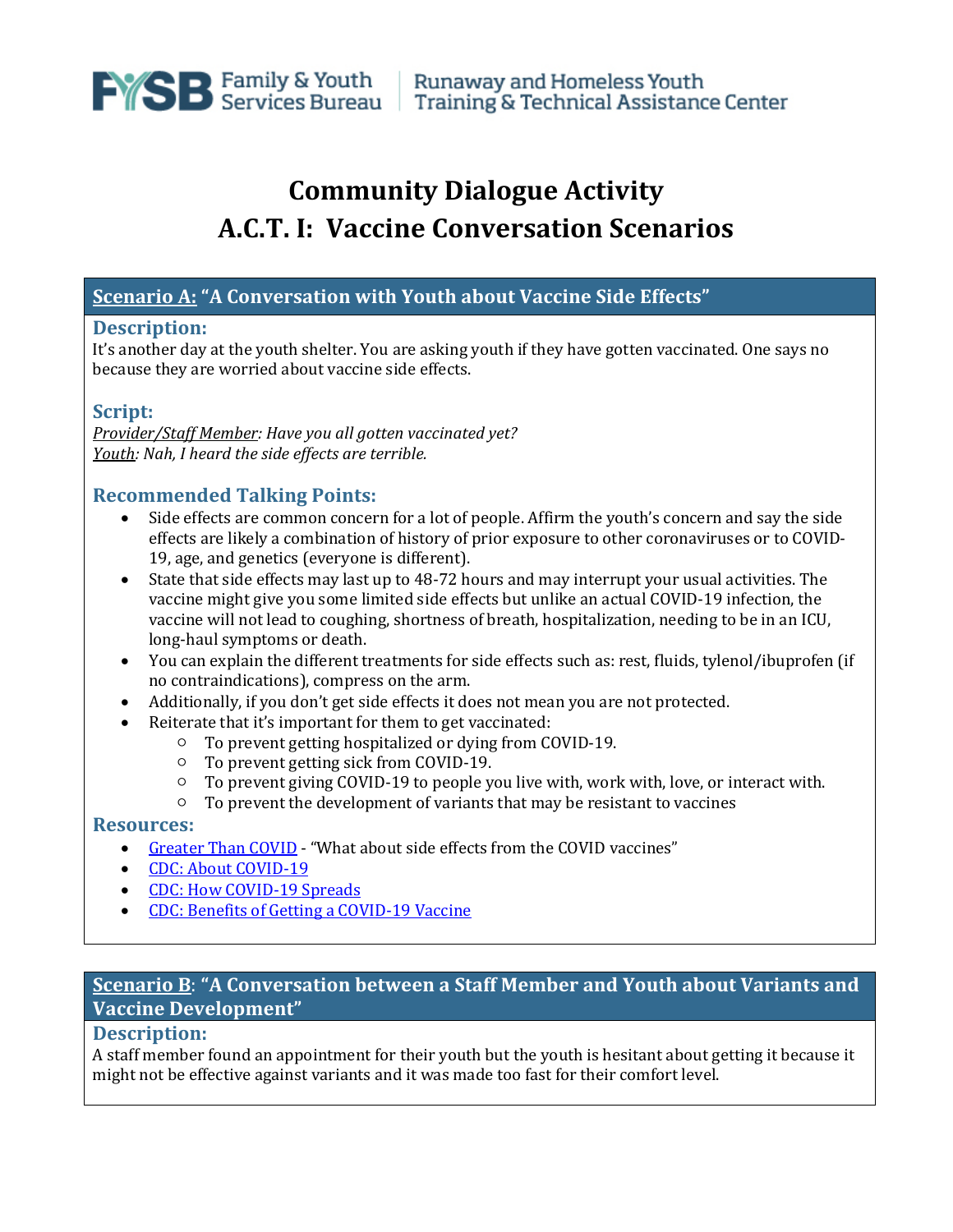## **Script:**

*Staff Member: Hey, I just saw this appointment for the vaccine. Would you be interested in signing up? Youth: Thanks, but I'm worried it won't be even worth it. I've been seeing on the news about the South Africa and UK variants making the vaccine useless. I also don't trust how fast they made it. So, what's the point?* **Recommended Talking Points:**

- Affirm that their concern(s) is common from most people.<br>• Start by explaining the reasons why they should get the va
	- Start by explaining the reasons why they should get the vaccine:
		- o To prevent getting hospitalized or dying from COVID-19.
			- o To prevent getting sick from COVID-19.
			- o To prevent giving COVID-19 to people you live with, work with, love, or interact with.
		- o To prevent the development of variants that may be resistant to vaccines.
- Explain how the vaccine was made safely and have been effective:
	- $\circ$  Clinical trials found that the vaccines helped prevent most people from getting COVID-19.<br>  $\circ$  New research is suggesting that this is also true in the real world. No vaccine is 100%
	- New research is suggesting that this is also true in the real world. No vaccine is  $100\%$ effective, so it is possible for some vaccinated people to be infected; however, vaccines may still protect these people from serious illness. Vaccines are most effective 2 weeks after the last (or single) dose.
	- Over 189 million doses of COVID-19 vaccines have been administered in the U.S. as of April 2021.
	- A very small number of people have experienced severe allergic reactions to the vaccine. As a result, you will be asked to wait at the vaccination site for 15-20 minutes after you receive the vaccine.
	- $\circ$  The Johnson & Johnson vaccine was put on hold from April 13 to April 23, 2021 to review a very rare blood clotting disease possibly associated with the vaccine. *(TBD) This disease is incredibly rare, however, those who received the Johnson & Johnson vaccine in the prior three weeks and who have severe headache, abdominal pain, leg pain, or shortness of breath should seek medical care.*
- Next start talking about what is a variant:
	- $\circ$  A variant is a slightly different type of the virus that have had the chance to develop every time a new person became infected with the virus (i.e., each time the virus is copied).
	- Variants that are more effective at making new people sick are more likely to be successful.
	- Variants are generally more infectious (i.e., people who have those variants are more contagious to others); some variants are more likely to make you very sick or die.
- What do variants mean for vaccination?
	- So far, vaccines protect against hospitalizations and deaths due to variants.<br>○ It is possible that a variant will be able to be resistant to vaccine.
	- It is possible that a variant will be able to be resistant to vaccine.<br>○ The best way to prevent resistance is to prevent new infections. s
	- The best way to prevent resistance is to prevent new infections, since each person infected has a chance for a new virus with a new mutation to develop (i.e., vaccinations and standard precautions, like mask wearing and physical distancing.)

## **Resources:**

- [Greater Than COVID](https://www.greaterthancovid.org/theconversation/) "What you need to know about the COVID Vaccines and New Variants"
- [HHS Video](https://www.youtube.com/watch?v=7bBmQaX2k4w) Vaccines: How Do We Know They Are Safe?
- [CDC: About COVID-19](https://www.cdc.gov/coronavirus/2019-ncov/your-health/about-covid-19.html)<br>• CDC: How COVID-19 S
- [CDC: How COVID-19 Spreads](https://www.cdc.gov/coronavirus/2019-ncov/transmission/index.html)
- [CDC: About the Variants of the Virus that Causes COVID-19](https://www.cdc.gov/coronavirus/2019-ncov/transmission/variant.html)
- [CDC: Ensuring Vaccine Safety in the U.S.](https://www.cdc.gov/coronavirus/2019-ncov/vaccines/safety.html)
- [NY Times:](https://www.nytimes.com/2021/04/15/well/live/covid-variants-vaccine.html?name=styln-coronavirus-live®ion=TOP_BANNER&block=storyline_menu_recirc&action=click&pgtype=LegacyCollection&variant=1_Show&is_new=false) Can the Covid Vaccine Protect Me Against Virus Variants?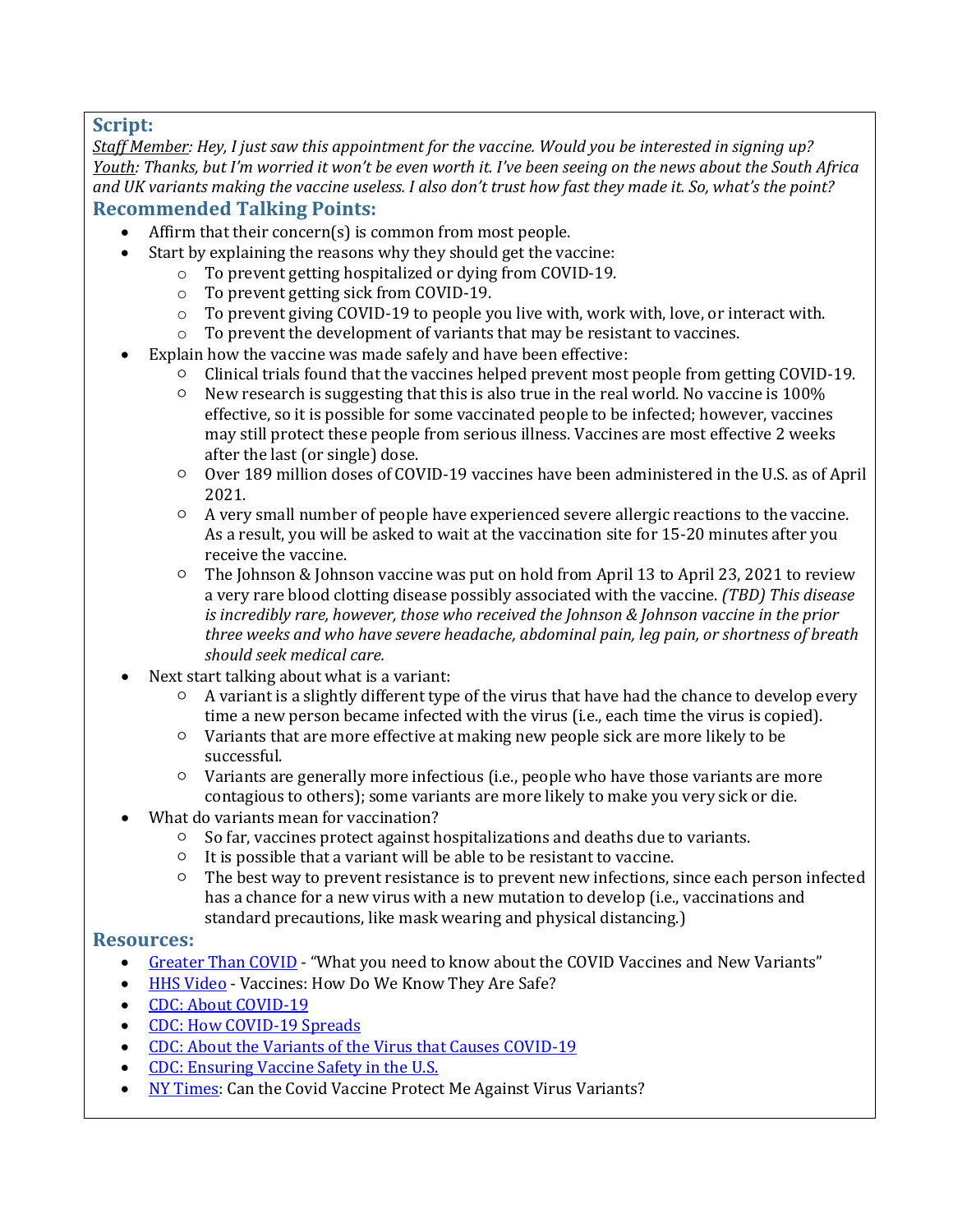# **Scenario C: "A Conversation with Provider Team and Staff Members about How to Support Youth to Get Vaccinated"**

### **Description:**

Staff Members are feeling overwhelmed and have come to you because it's been challenging vaccinating the youth at your center.

## **Script:**

*Staff Member 1: It's been so hard to try to get them to be vaccinated. I know it's important but I'm so overwhelmed and I don't know enough information when they ask questions. Staff Member 2: Yeah, I agree. They don't seem interested. What can we do?*

## **Recommended Talking Points:**

- Start by affirming their concerns and thank them for their hard work in these unprecedented times.
- Give them the handout about vaccines(attached) and direct them to some of the resources listed below.
- Tell them it's important to keep encouraging youth and people experiencing homelessness to get vaccinated because:
	- $\circ$  PEH have a 30% greater chance of dying if infected than the housed population
	- $\circ$  YEH have higher risk of conditions that put them at risk of negative outcomes, like hospitalization or death, from COVID-19 vaccination than housed youth
- Begin a discussion about some best practices for your center based on what is listed:
	- Solicit youth input in designing and getting feedback on efforts.<br>○ Customize approach to different subgroups of youth.
		- Customize approach to different subgroups of youth.
		- Ensure eligibility of all PEH.
		- Bring vaccines to service sites and places where YEH spend time.
		- Collect demographic data to monitor equitable access.
		- Provide incentives for getting vaccinated.
		- Provide respite site for youth experiencing side effects.
		- Provide transportation for both vaccine doses (if two).
		- Provide several reminders (text, email, phone, outreach) for second vaccine.
		- Offer single-dose vaccine to those who prefer it, if available.
		- Enlist vaccine ambassadors.
		- Offer opportunities to ask questions of trusted sources.
- Ask if any of these could be applied to our program and begin drafting up a process of what you can utilize in your organization.

## **Resources:**

• ["Bringing covid-19 vaccines to high-risk populations—like those who are homeless—requires a](https://blogs.bmj.com/bmj/2021/03/22/bringing-covid-19-vaccines-to-high-risk-populations-like-those-who-are-homeless-requires-a-tailored-approach/)  [tailored approach"](https://blogs.bmj.com/bmj/2021/03/22/bringing-covid-19-vaccines-to-high-risk-populations-like-those-who-are-homeless-requires-a-tailored-approach/) (Adapted from University of California, San Francisco Benioff Homelessness and Housing Initiative.)